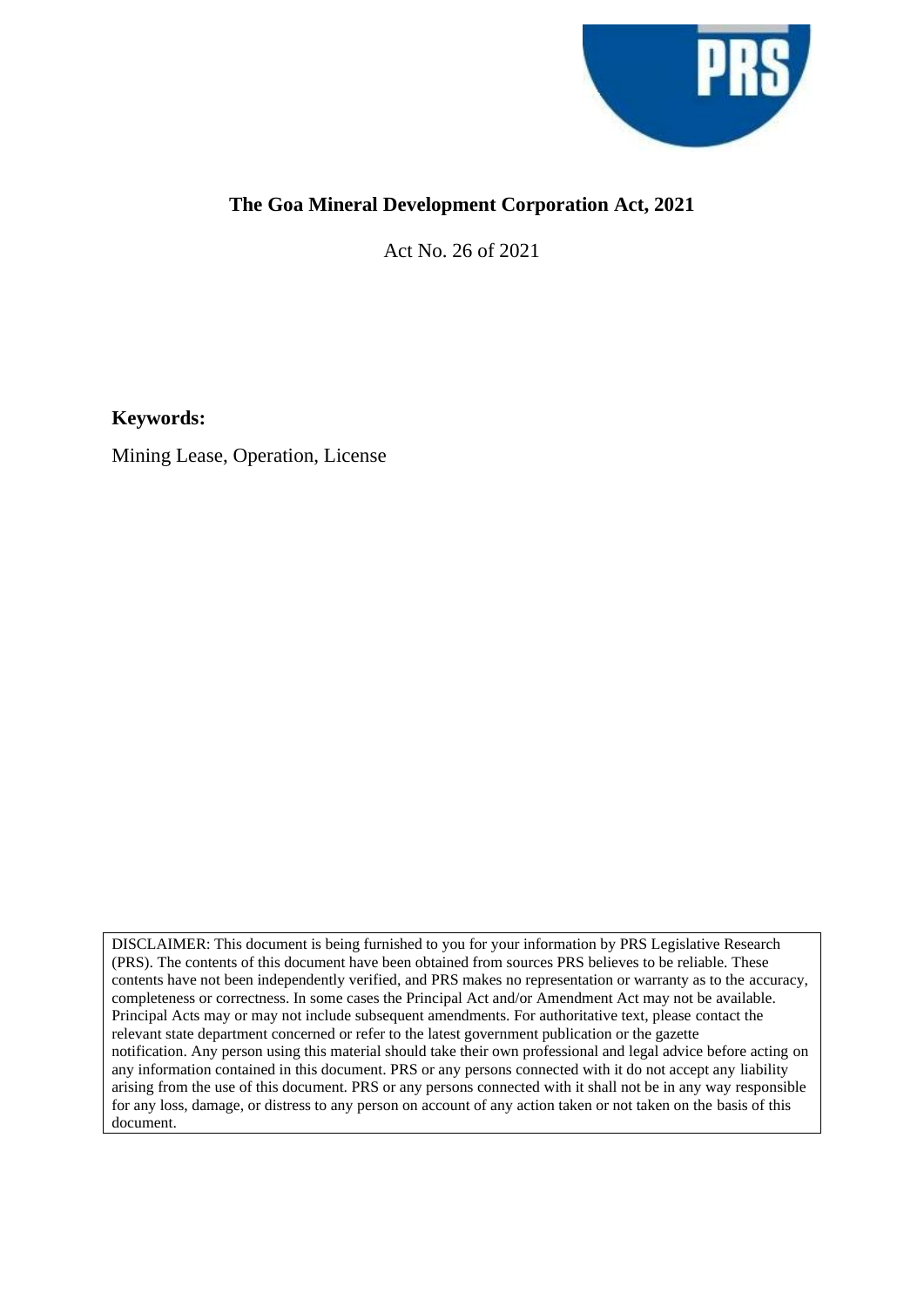#### **Notification**

### 7/34/2021-LA

The Goa Mineral Development Corporation Act, 2021 (Goa Act 26 of 2021), which has been passed by the Legislative Assembly of Goa on 30-07-2021 and assented to by the Governor of Goa on 08-09-2021, is hereby published for the general information of the public.

*Pooja D. Phadte,* Joint Secretary (Law).

Porvorim, 15th September, 2021.

## The Goa Mineral Development Corporation Act, 2021

\_\_\_\_\_

(Goa Act 26 of 2021) [08-09-2021]

AN

### **ACT**

*to establish a Corporation to carry out mining operation in an orderly, scientific and ecological sustainable manner and for matters connected therewith or incidental thereto.*

Be it enacted by the Legislative Assembly of Goa in the Seventy- second Year of the Republic of India as follows:—

1. *Short title, extent and commencement*.— (*1*) This Act may be called the Goa Mineral Development Corporation Act, 2021.

(*2*) It shall extend to the whole of the State of Goa.

(*3*) It shall come into force on such date as the Government may, by notification in the Official Gazette, appoint.

2. *Definitions*.— In this Act, unless the context otherwise requires,–

(*a*) "Board" means the Board of Directors of the Corporation;

(*b*) "Chairperson" means the Chairperson of the Corporation;

(*c*) "Corporation" means the Goa Mineral Development Corporation established under section 3 of this Act;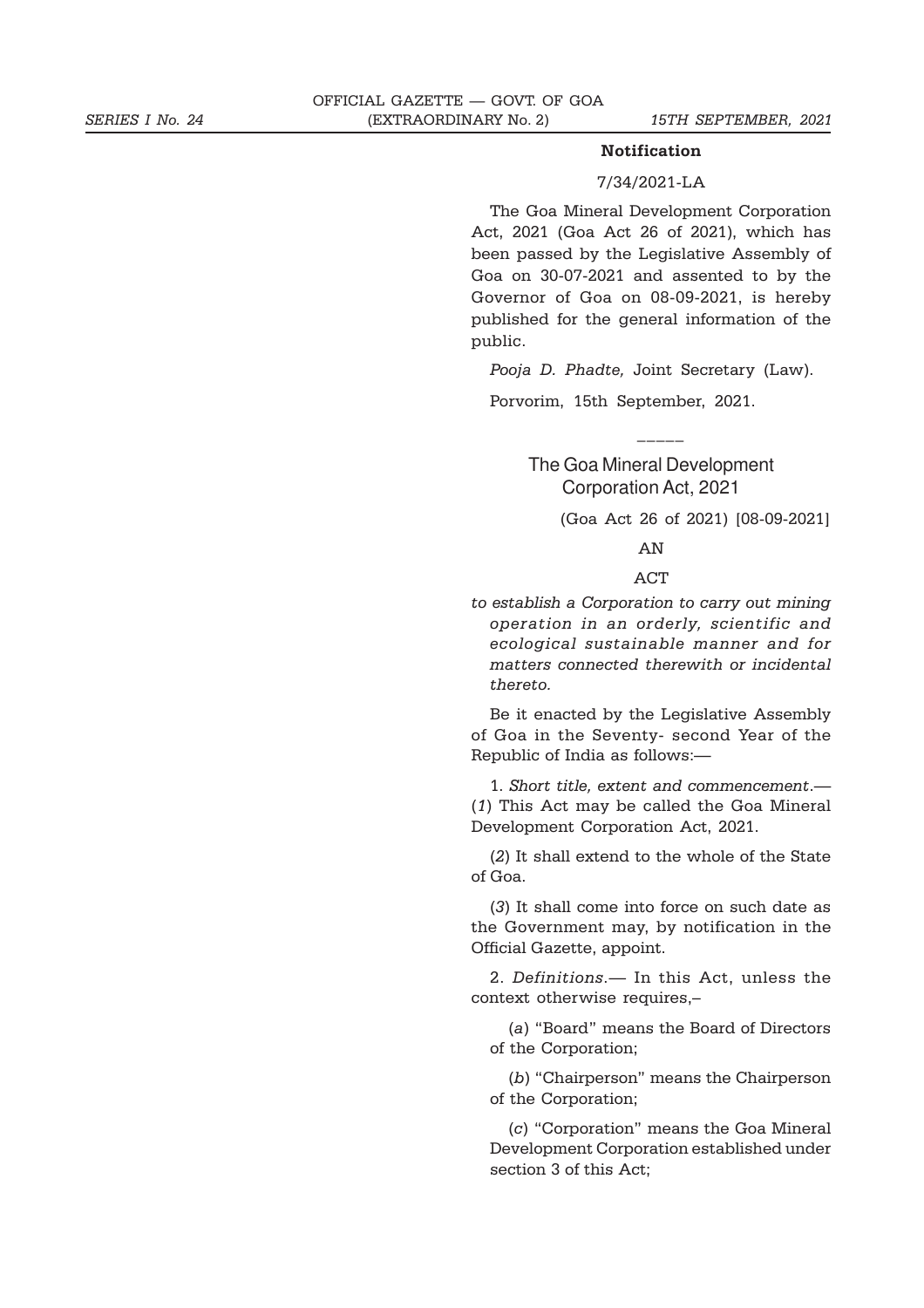(*d*) "Director" means a Director of the Corporation;

(*e*) "Government" means the Government of Goa;

(*f*) "mining lease" means a lease granted for the purpose of undertaking mining operations, and includes a sub-lease granted for such purpose;

(*g*) "mining operations" means any operations undertaken for the purpose of winning any mineral;

(*h*) "Official Gazette" means Official Gazette of the State;

(*i*) "prescribed" means prescribed by rules made under this Act;

(*j*) "prospecting license" means a license granted for the purpose of undertaking prospecting operations;

(*k*) "rules" means rules made under this Act;

(*l*) "regulations" means regulations made under this Act;

(*m*) "State" means the State of Goa.

3. *Establishment and incorporation*,—

(*1*) For the purpose of carrying out mining operations and allied activities in an orderly, scientific and ecological sustainable manner, there shall be established by the Government, by notification in the Official Gazette, a Corporation by the name of the Goa Mineral Development Corporation.

(*2*) The said Corporation shall be a body corporate having perpetual succession and a common seal and may sue and be sued in its corporate name and shall be competent to acquire, hold and dispose of property, both movable and immovable and to contract and do all things necessary for the purposes of this Act.

(*3*) The Head Office of the Corporation shall be at Panaji, Goa, or at any place as may be directed by the Government.

4. *Constitution*.— (*1*) The Chief Minister of the State shall be the Chairperson of the Corporation and it shall consist of the following other Directors, namely:—

(*i*) Secretary to the Government of Goa, Mines Department;

(*ii*) Secretary to the Government of Goa, Finance Department, or his nominee not below the rank of Additional Secretary from Finance Department;

(*iii*) Director of Mines;

(*iv*) A law graduate having experience of handling matters related to mining to be nominated by the Government;

(*v*) Two Chartered Accountants having an experience of ten years or more, to be nominated by the Government;

(*vi*) A Geologist to be nominated by the Government;

(*vii*) Secretary to the Government of Goa, Department of Environment and Climate Change.

(*viii*) Managing Director of the Corporation who shall be the Ex-Officio Secretary to the Corporation.

5. *Managing Director*.— (*1*) The Managing Director shall be appointed by the Government.

(*2*) The Managing Director shall,—

(*a*) be a whole time officer of the Corporation;

(*b*) perform such duties and functions as may be specified or as may be assigned to him;

(*c*) hold office for a term of three years from the date of his appointment and shall remain in office thereafter for three months or until a successor in that office is appointed, whichever is earlier;

(*d*) receive such salary and allowances as may be prescribed;

(*e*) divest himself of any directorship of, or other interest held by him in, any other Corporation, Company or concern; and

(*f*) not become a Director of, or acquire any share or other interest in any other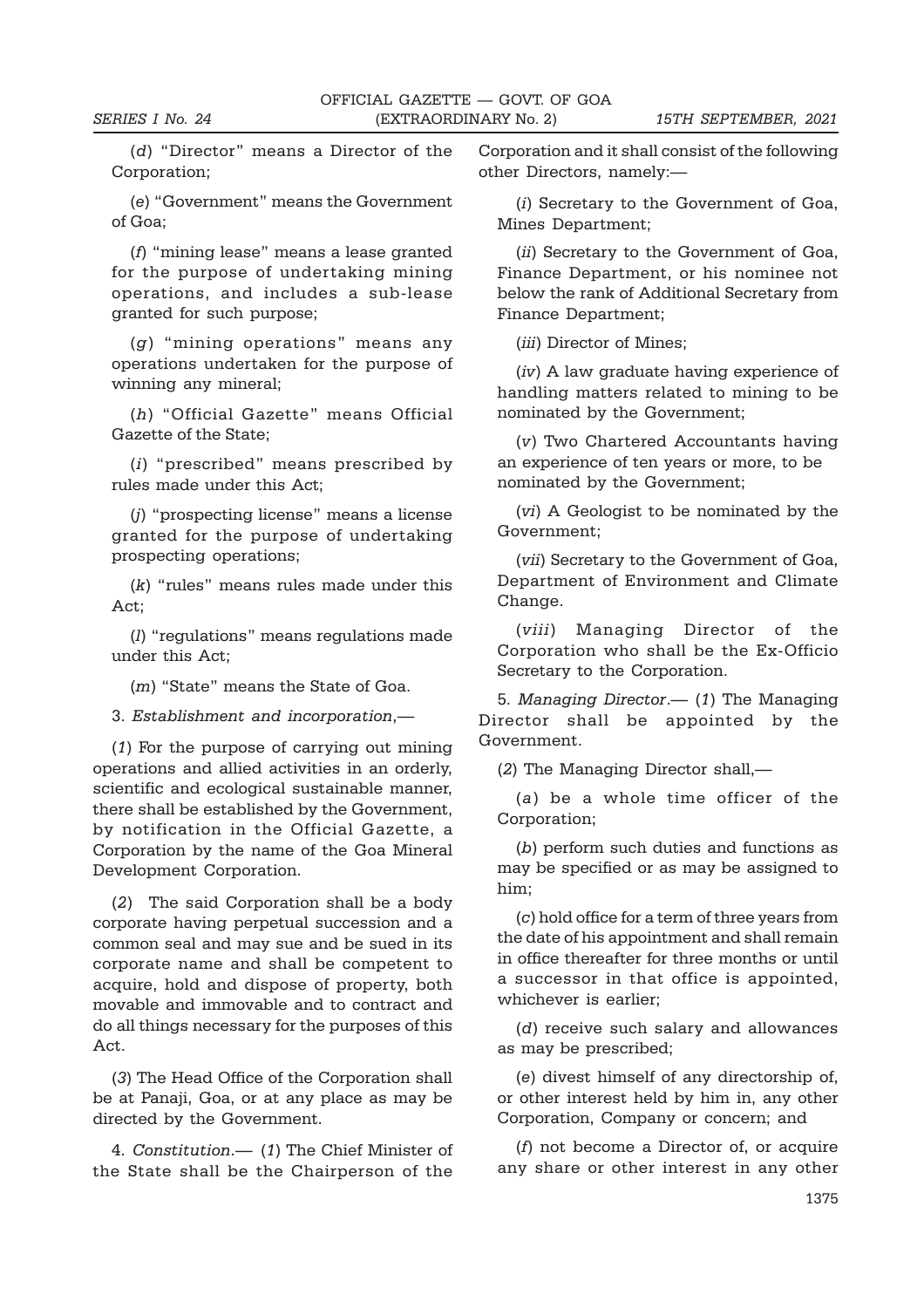Corporation, Company or concern during his term of office:

Provided that nothing in this section shall prevent the Managing Director from holding shares in any public company acquired by him before this appointment but he shall declare such shares to the Government at the time of his appointment:

Provided further that the Government may, in exceptional circumstances, where it considers necessary to do so, exempt by a special order any person who has been appointed or is about to be appointed as Managing Director from the application of this section.

 (*2*) Nothing in this section shall preclude the Government from extending the term of office of a Managing Director for such period as the Government may determine.

6. *Disqualification of Managing Director and/or Director*.— A person shall be disqualified for being nominated/appointed as a Director or Managing Director of the Corporation, if he —

(*a*) is, or at any time has been, convicted of any offence involving moral turpitude; or

(*b*) is, or at any time has been, disqualified for appointment in, or dismissed from, Government service; or

(*c*) is, or at any time has been, adjudged insolvent; or

(*d*) is of unsound mind and stands so declared by a Competent Court; or

(*e*) is not a citizen of India; or

(*f*) is less than twenty five years of age.

7. *Removal of Managing Director and/or Directors*.— The Government may, by order in writing, remove the Managing Director or a Director, as the case may be, after giving him an opportunity of being heard if he,—

(*a*) refuses to act or fails to discharge or becomes, in the opinion of the Government, incapable of discharging his responsibilities under this Act;

(*b*) has, in the opinion of the Government, abused his position as Managing Director or Director which has rendered his continuance on the Corporation detrimental to the interest thereof or of the general public; or

(*c*) is otherwise unfit to continue as a Managing Director or Director;

(*d*) has knowingly acquired or continued to hold, without the permission in writing of Government directly or indirectly, or through a partner any share or interest in any contract or employment with, or on behalf of the Corporation or in any property, which he knows is likely to benefit or has benefited him as a result of the operation of the Corporation.

8. *Resignation by or removal of Managing Director or Directors*.— Notwithstanding anything contained in this Act, the Managing Director or a Director, at any time before the expiry of his term and upon three months' notice, resign his office, or upon similar notice, be removed from office by the Government without assigning any reason:

Provided that Government may, upon payment of three months' salary and allowances in lieu of the notice, remove the Managing Director immediately without assigning any reason.

9. *Appointment of officers*.— The Corporation may appoint such officers, advisers, experts, consultants and other employees, as it considers necessary for the efficient performance of its functions under this Act on such terms and conditions as it may deem fit, subject to such general or special directions as the Government may give from time to time in this behalf.

10. *Financial, technical and advisory committees*.— The Corporation may constitute such financial, technical and advisory committees to advise the Corporation as may be deemed necessary for carrying out the purposes of this Act. The Corporation may engage suitable consultants or persons having special knowledge or skill to assist the Corporation in the performance of its functions.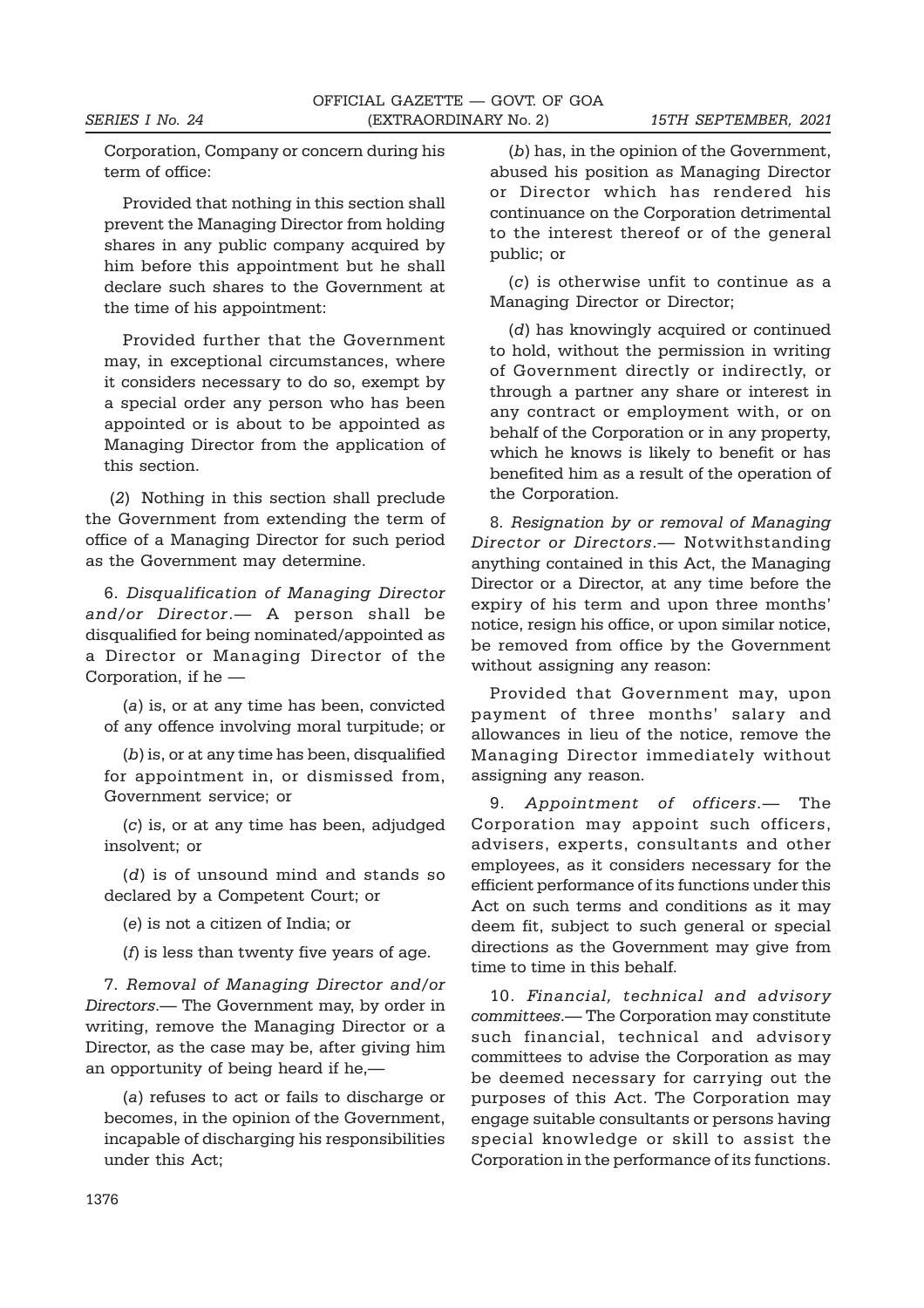11. *Meetings of Board*.— (*1*) The Board shall meet at such time and places and shall, subject to the provisions of sub-section (*2*) observe such rules or procedure in regard to the transaction of its business as may be provided by the regulations made under this Act.

(*2*) A Director, Chairperson or the Managing Director who is directly or indirectly concerned or is interested in any of the resolutions or decisions shall abstain himself from such discussion or decision when such subject matter is taken up for discussion or decision:

Provided that when the Chairperson is required to abstain as aforesaid, the meetings shall be chaired by any other Director to be appointed by majority in such meeting, when discussing or taking decision on such subject.

(*3*) The quorum required for transaction of the business at the meeting of the Board shall be three.

(*4*) In the event of equality of vote, the Chairperson shall have the casting vote.

(*5*) The meetings of the Board shall be presided over by the Chairperson and in his absence by a Director elected for the purpose by the Directors present from amongst themselves.

(*6*) No act or proceedings of the Board shall be invalid merely on the ground of existence of any vacancy in the Board.

(*7*) The minutes of every meeting of the Board, stating among other things, the names of the Directors present, shall be drawn up and recorded in a book to be kept for the purpose and shall be signed by the person presiding over the meeting and such book shall, at all reasonable times and without payment of any fee, be open for inspection to the Directors.

12. *Management and administration*.— (*1*) The management and administration of the Corporation and its affairs shall vest in the Board which may exercise all powers and do all acts which may be necessary for the purposes of this Act.

(*2*) The Board in discharge of its functions shall act after considering welfare of the public and commercial aspects and shall follow such

directions as the Government may give from time to time.

(*3*) If the Board fails to obey any directions mentioned in sub-section (*2*) or if the Board, its Managing Director or any Director contravenes the provisions of this Act or of the rules or regulations made thereunder or if the Managing Director or any Director is found guilty of misconduct, Government may remove all or any of the Directors or the Managing Director, as the case may be, and notwithstanding anything to the contrary contained in sections 5 and 6, appoint temporarily other persons in their place to be the Directors or the Managing Director, as the case may be, until new Directors are appointed in accordance with the provisions of section 5 or a new Managing Director is appointed in accordance with the provisions of section 6; provided that only the provisions of clauses (*a*), (*b*), (*d*) and (*e*) of sub-section (*2*) of section 6 shall apply to the person appointed temporarily under this sub-section to be the Managing Director.

(*4*) The Government may suspend the execution of any resolution or order of the Board as in the opinion of Government contravenes the provisions of this Act, the Rules and Regulations framed under this Act, or the directions mentioned in sub-section (*2*), or prohibit the doing of any act which is to be done or is being done in pursuance of such resolution or order, or if the act has been accomplished, order its rectification in such manner as may be directed.

13. *Submission of returns, statements, etc. to the Government*.— (*1*) The Government may require the Managing Director to furnish to it –

(*a*) any return, statement, estimate, statistics or other information regarding any matter under the control of the Corporation; or

(*b*) a report on any such matter; or

(*c*) a copy of any document in his charge, and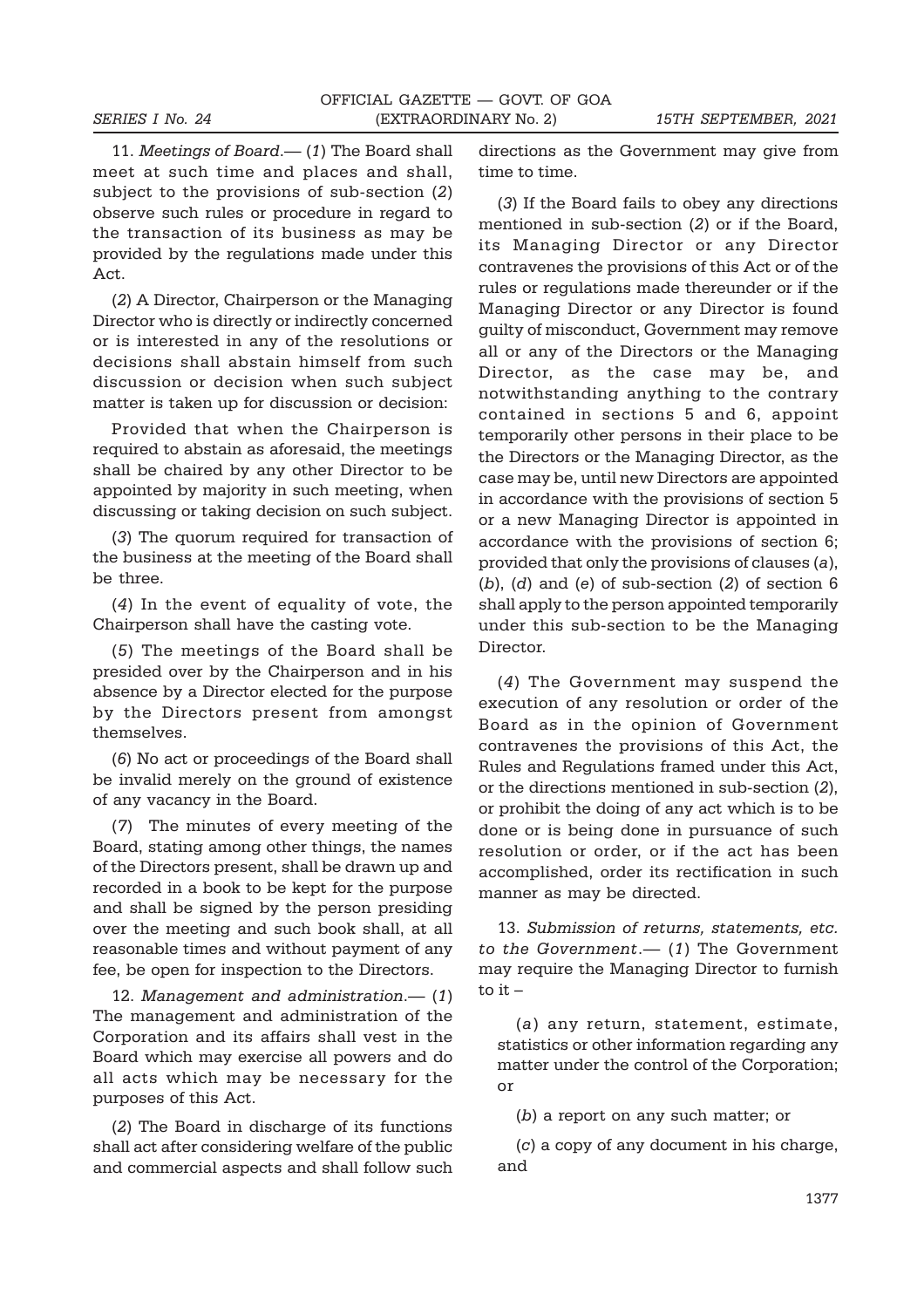the Managing Director shall comply with any such requisitions without any undue delay.

(*2*) The Managing Director shall prepare and submit a quarterly report to the Board.

 14. *Power of Board to associate other persons*.— (*1*) The Board may associate with itself, in such manner, on such terms and for such period as it may deem fit, any person whose assistance or advice it may desire in carrying out any of the provisions of this Act.

(*2*) A person associated under sub-section (*1*) for any purpose shall have the right to take part in the discussion relating to such purpose in the meetings of the Board, but shall not have the right to vote, and shall not be deemed to be a Director for that or any other purpose.

15. *Functions of the Corporation*.— (*1*) The Corporation shall obtain mining leases/grants, prospecting licenses, etc. under the Mines and Mineral Development and Regulation Act, 1957 (Act 67 of 1957) and carry out all mining operations in accordance with the said Act.

(*2*) The Corporation shall also carry out mining operations for the State under MMDR Act.

(*3*) The Corporation shall carry out business relating to the mining dumps, transportation, extraction of ore, export of ore and mining rejects, slurries, tailings, etc. as may be directed by the Government from time to time. The Corporation shall also participate in the auction related to mining lease/prospecting licence as and when Government auctions such mining leases/prospecting licenses.

(*4*) The Corporation shall be entitled to enter into any contracts, agreements, memorandum of understandings, etc. for engaging entities for the purpose of carrying out mining operations as it may consider necessary or expedient or any other business connected therewith in accordance with this Act.

(*5*) The Corporation shall be entitled to publicly auction, sell the ore which is extracted or which may be otherwise required to be sold by the Corporation, on such terms and conditions as it may deem fit.

(*6*) The Corporation shall also carry out such other activities as may be directed by the Government from time to time.

16. *The authentication of orders and documents of the Corporation*.— All the permissions, orders, other documents of the Corporation shall be authenticated by the signature of the Managing Director or any other Officer authorized by the Corporation in this behalf. The Government may issue to the Corporation such general or special directions as to the Policy, as it may think necessary or expedient for the purpose of carrying out the purposes of this Act and the Corporation shall be bound to follow and act upon such directions.

17. *Application of Corporation's assets*.— All property, funds and other assets vesting in the Corporation shall be held and applied by it, subject to the provisions and for the purposes of this Act.

18. *Corporation's fund*.— (*1*) The Corporation shall have and maintain its own fund, to which shall be credited,—

(*a*) all monies received by the Corporation by way of grants, subventions, interest, profits, loans, advances or otherwise;

(*b*) all monies received by the Corporation from the mining business and other allied activities.

(*c*) all monies received by the Corporation by way of royalties, rents and profits, or in any other manner or from any other source including the proceeds of any loan authorized by section 20.

(*2*) The Corporation may keep in current or in deposit account with the State Bank of India or any other Public Sector Bank approved by the Government in this behalf such sum of money out of its fund as may be prescribed and any money in excess of the said sum shall be invested in such manner as may be approved by the Government.

(*3*) Such accounts shall be operated upon by such officers of the Corporation as may be authorized by it by regulations made in this behalf.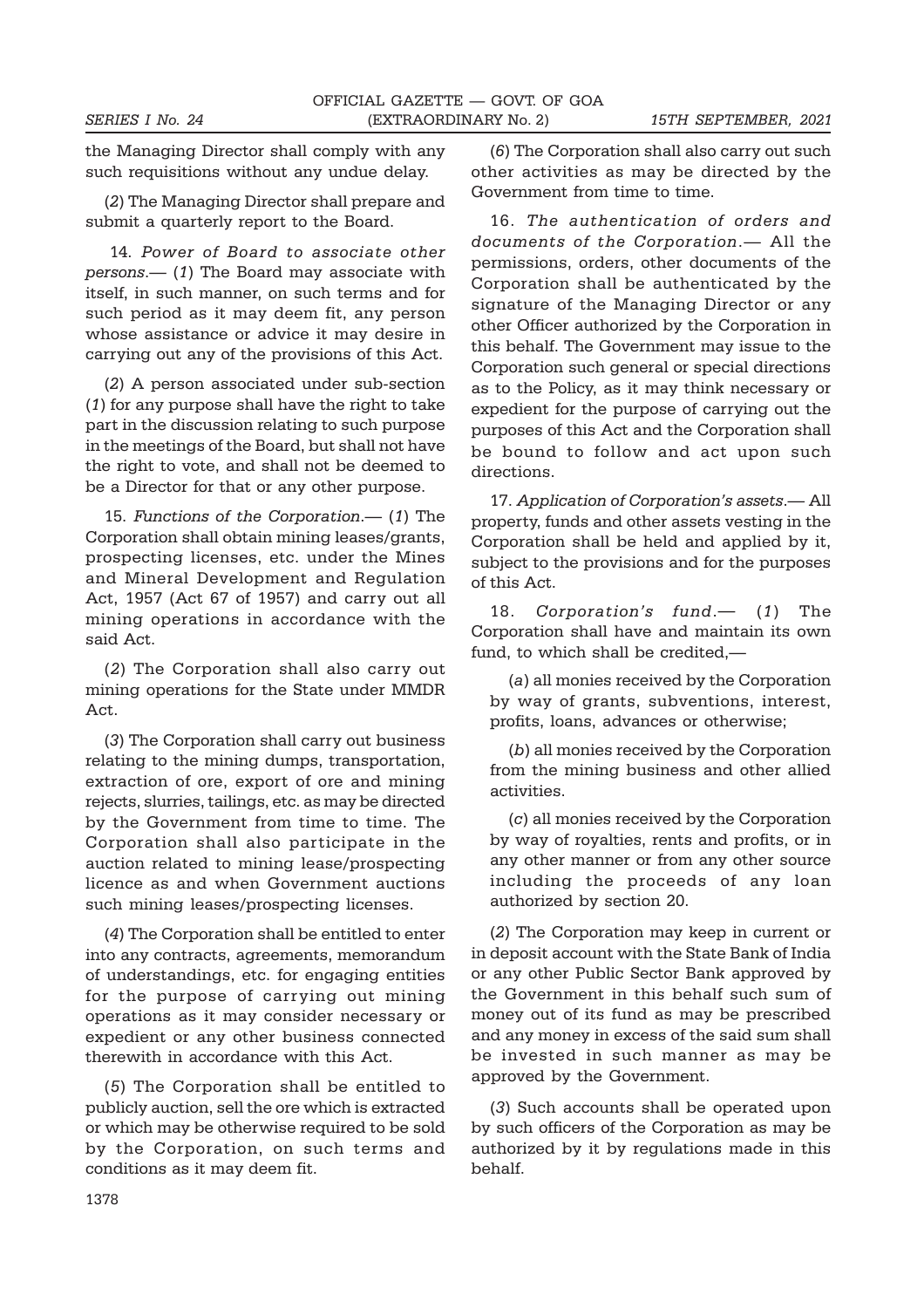19. *Grants, subventions, loans, advances and capital contribution to the Corporation*.— The Government may, after due appropriation made by the State Legislature by any law in this behalf, make such grants, subventions, loans and advances and capital contributions to the Corporation as it may deem necessary for the performance of the functions of the Corporation under this Act; and all grants, subventions, loans, advances and capital contribution made shall be on such terms and conditions as the Government may determine.

20. *Power of the Corporation to borrow*.— The Corporation may, subject to such conditions as may be prescribed in this behalf borrow money in the open market or otherwise with a view to providing itself with adequate resources, subject to prior approval of the Government.

21. *Reserve and other funds*.— (*1*) The Corporation shall make provision for such reserve and other specially denominated funds as the Government may, from time to time, direct.

(*2*) The management of the funds referred to in sub-section (*1*), the sums to be transferred from time to time to the credit thereof and the application of money comprised therein, shall be determined by the Corporation.

(*3*) None of the funds referred to in subsection (*1*) shall be utilized for any purpose other than that for which it was constituted, without the previous approval of the Government.

22. *Expenditure from funds*.— The Corporation shall have the authority to spend such sums as it thinks fit for the purposes authorised under this Act from and out of the general fund of the Corporation referred to in section 18 or from the reserve and other funds referred to in section 21, as the case may be.

23. *Budget and programme of work*.— (*1*) The Corporation shall, by such date in each year as may be prescribed, prepare and submit to the Government for approval an annual financial statement and the programme of work for the succeeding financial year.

(*2*) The annual financial statement shall show the estimated receipts and expenditure during the succeeding financial year in such form and detail as may be prescribed.

(*3*) The Corporation shall be competent to make variations in the programme of work in the course of the year provided that, all such variations and re-appropriations out of the sanctioned budget are brought to the notice of the Government by a supplementary financial statement.

(*4*) A copy each of the annual financial statement and the programme of work and the supplementary financial statement, if any, shall be placed before the Legislative Assembly as soon as may be after their receipt by the Government.

24. *Accounts and audit*.— (*1*) The Corporation shall maintain books of accounts and other books in relation to its business and transaction in such form, and in such manner, as may be prescribed.

(*2*) The accounts of the Corporation shall be audited by an auditor appointed by the Government, in the prescribed manner.

(*3*) As soon as the accounts of the Corporation are audited, the Corporation shall send a copy thereof with a copy of the report of the auditor thereon to the Government.

(*4*) The Government shall cause the accounts of the Corporation together with the audit report thereon forwarded to it under sub-section (*3*) to be laid annually before the Legislative Assembly.

25. *Concurrent and special audit of accounts*.— (*1*) Notwithstanding anything contained in section 24, the Government may order that there shall be concurrent audit of the accounts of the Corporation by such persons as it thinks fit. The Government may also direct a special audit to be made by such person as it thinks fit of the accounts of the Corporation relating to any particular transaction or class or series of transaction or to a particular period.

(*2*) When an order is made under subsection (*1*), the Corporation shall present or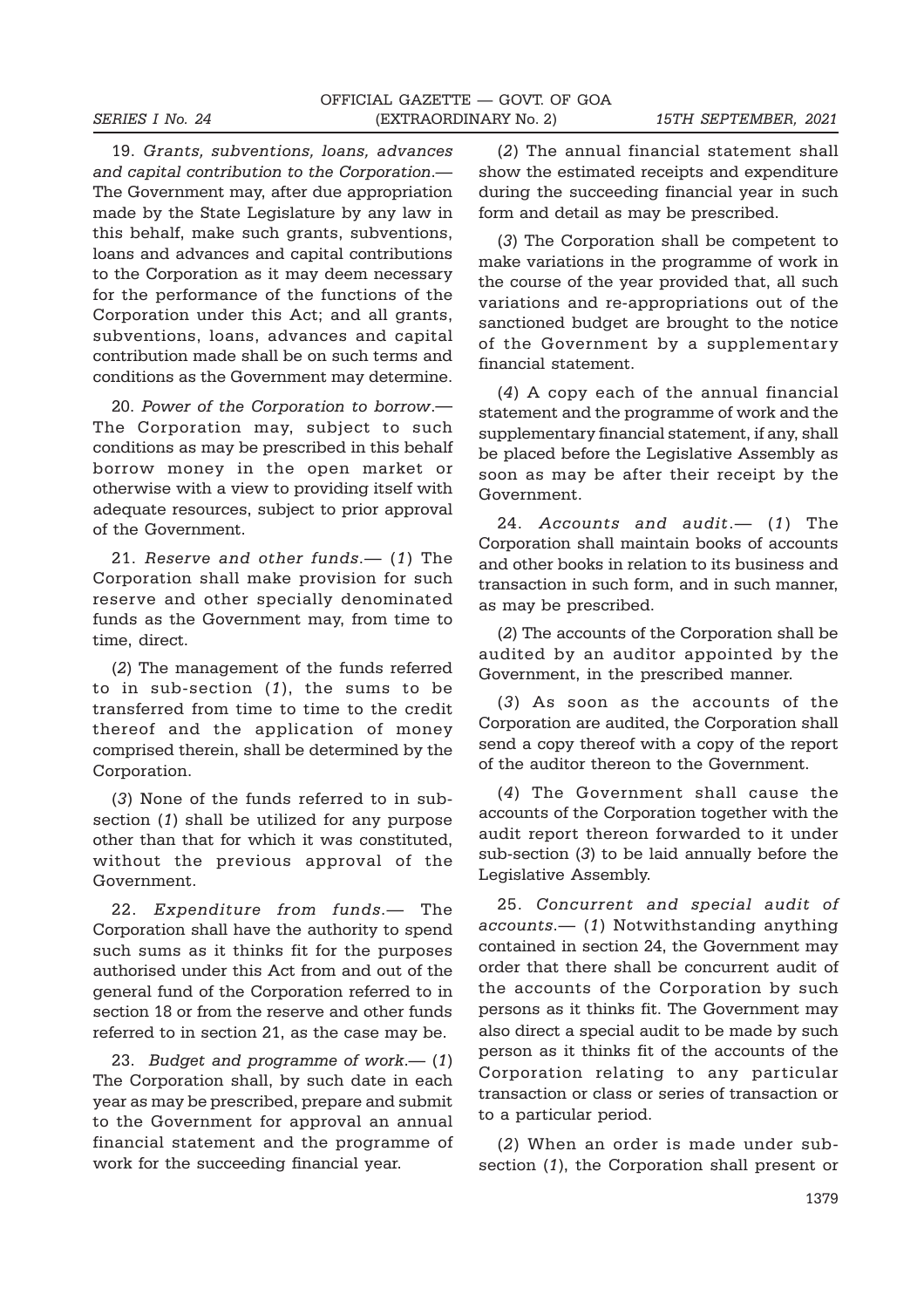cause to be presented for audit such accounts and shall furnish the person appointed under sub-section (*1*) such information as the said person may require for the purpose of audit.

26. *Recovery of sums due to the Corporation as arrears of land revenue*.— All sums payable by any person to the Corporation or recoverable by it by or under this Act and all charges or expenses incurred in connection therewith shall, without prejudice to any other mode of recovery, be recoverable as arrears of land revenue on the application of the Corporation.

27. *Dissolution of Corporation*.— (*1*) Where the Government is satisfied that the purposes for which the Corporation was established under this Act have been substantially achieved, so as to render the continued existence of the Corporation in the opinion of the Government unnecessary, the Government may by notification in the Official Gazette declare that the Corporation shall be dissolved with effect from such date as may be specified in the notification, and the Corporation, shall be deemed to be dissolved accordingly.

(*2*) From the said date,–

(*a*) all properties, funds and dues which are vested in, or realisable by the Corporation, shall vest in, or be realisable by, the Government;

(*b*) all liabilities which are enforceable against the Corporation shall be enforceable against the Government.

28. *Power to make rules*.— (*1*) The Government may, after consultation with the Corporation in regard to the matters concerning it, by notification in the Official Gazette, make rules to carry out the purposes of this Act.

(*2*) In particular and without prejudice to the generality of the foregoing power, such rules may provide for all or any of the following matters, namely:—

(*a*) under clause (*d*) of sub-section (*2*) of section 5, the salary and allowances of the Managing Director of the Corporation;

(*b*) under section 18, the sums of money to be kept by the Corporation in Current and deposit accounts;

(*c*) under section 20, subject to prior approval of the Government;

(*d*) under section 23, the date by which the annual financial statement and programme of work shall be submitted by the Corporation to the Government and the form and manner of preparing such statement;

(*e*) under section 24, the form and manner of maintaining books and other books of accounts; and manner of auditing accounts;

(*f*) any other matter which has to be, or may be, prescribed by the rules.

29. *Power to make regulations*.— The Corporation may, with the previous approval of the Government, make regulations consistent with this Act and the rules made thereunder to carry out, the purposes of this Act, and without prejudice to the generality of this power, such regulations may provide for:—

(*a*) under section 18(*3*), the Officer of the Corporation who may operate its accounts:

(*b*) under section 28, the manner in which Government lands shall be dealt with by the Corporation after development.

30. *Rules and regulations to be published in the Official Gazette*.— All rules and regulations made under this Act shall be published in the Official Gazette.

31. *Protection of action taken in good faith*.— No suit, prosecution or other legal proceedings shall lie against any person for anything which is in good faith done or intended to be done under this Act or any rule or regulation made there under.

32. *Notice to suit and limitation of suits against Corporation, Committees, Officers and servant for acts done in pursuance of execution of this Act*.— (*1*) No suit shall lie against the Corporation or against any committee